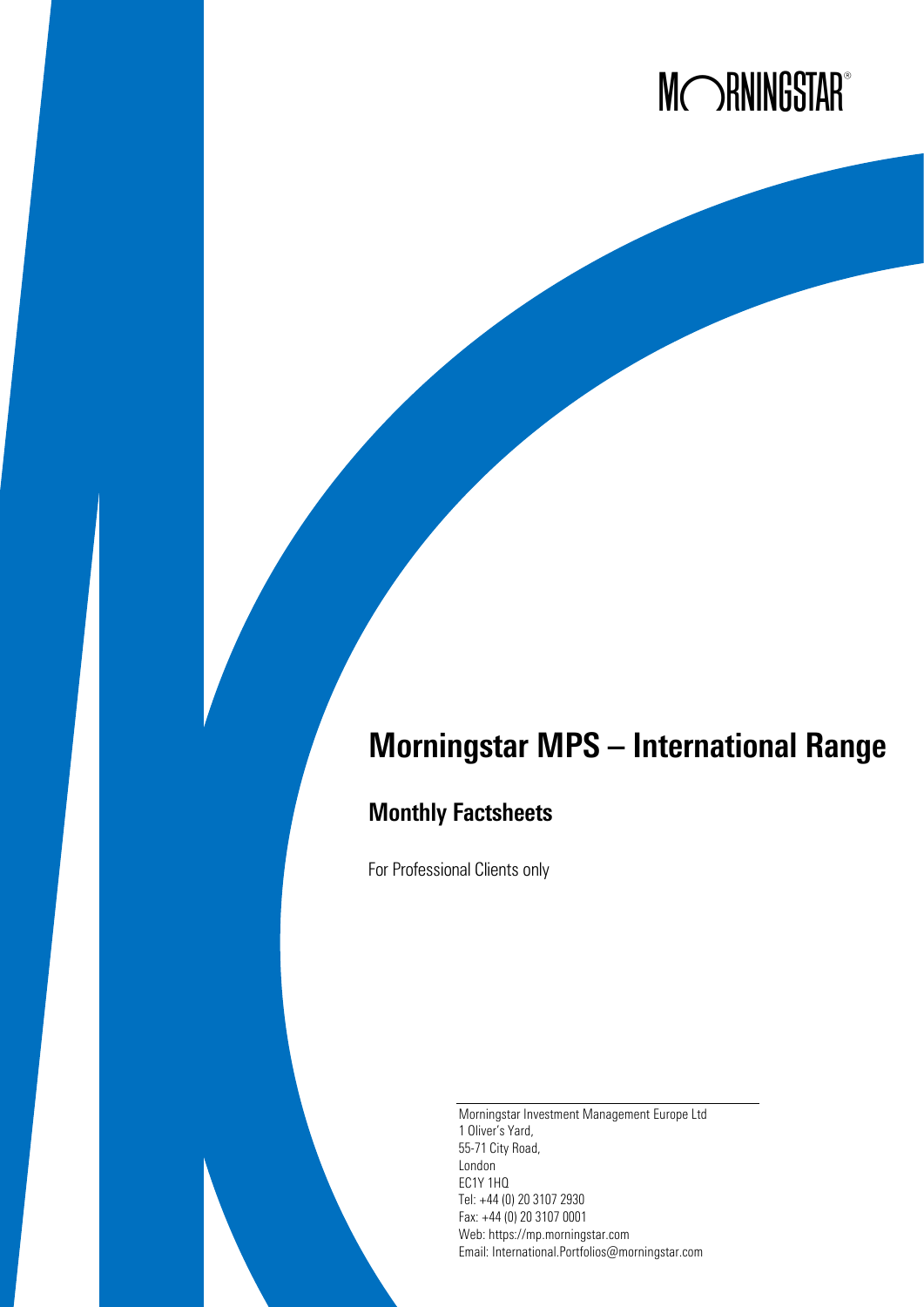## **International GBP - Cautious Growth**

Factsheet 31/05/2022



#### **Investment Objective**

The Cautious Growth Portfolio aims to provide some capital growth whilst focusing on capital preservation over the short to medium term. The portfolio is actively managed and primarily invests in equities and fixed income assets, with a notable bias towards more defensive assets. The portfolio primarily invests in passive funds, but it will also have exposure to active funds if the managers believe value can be added. Positions in alternative asset classes may be included for diversification purposes. We set a maximum equity weighting of 30% for this risk profile.

#### **Portfolio Details**

| Minimum Investment       | Platform dependent                           |
|--------------------------|----------------------------------------------|
| Inception/Launch date    | 30/06/2020                                   |
| Investment Manager       | Morningstar Investment Management Europe Ltd |
| Annual Management Charge | 0.25%                                        |

#### **Investment Growth**



| As Of Date: 31/05/2022 |         |       |         |      |                              |
|------------------------|---------|-------|---------|------|------------------------------|
| Trailing Returns %     | 1Month  | 3M    | YTD     | 2021 | Since Inception              |
| Cautious Growth        | $-0.34$ | -2.92 | $-5.91$ | 1.62 | $-1.04$                      |
| Year on Year Returns % |         |       |         |      | $01/06/2021 -$<br>31/05/2022 |
| Cautious Growth        |         |       |         |      | $-3.94$                      |



#### **Asset Class Breakdown**



#### **Returns Disclosure**

The returns shown may not be the same as the returns of an investor's actual account and this due to various factors including the investment date by the investor and differences across platforms. The returns are calculated through Morningstar Direct, are provided for illustrative purposes only and should not be viewed as the performance of an actual account. The trailing returns shown are cumulative and year-on-year returns show complete 12-month periods. All performance is shown net of the holdings' management fees and expenses based on the cheapest share class available; however does not include the 0.25% per annum charged by Morningstar Investment Management Europe Ltd, the advisor fees or the Platform fees, therefore the actual performance experienced will be lower once these charges have been taken into account.

#### **Equity Regional Exposure % (Look Through)** 0% 20% 40% 60% United Kingdom North America Latin America Japan Europe emrg Europe dev Australasia Asia emrg Asia dev Africa/Middle East

| <b>Equity Sector Exposure % (Look Through)</b> |       |
|------------------------------------------------|-------|
| Healthcare                                     | 16.69 |
| <b>Consumer Defensive</b>                      | 16.28 |
| <b>Financial Services</b>                      | 13.27 |
| Industrials                                    | 11.29 |
| <b>Consumer Cyclical</b>                       | 8.28  |
| Technology                                     | 8.09  |
| <b>Basic Materials</b>                         | 7.98  |
| <b>Communication Services</b>                  | 7 01  |
| Energy                                         | 6.90  |
| <b>Utilities</b>                               | 248   |
| <b>RealEstate</b>                              | 173   |
|                                                |       |

#### **Morningstar Equity Style Box (Look Through)\***

Portfolio Date:31/05/2022

| 26.2  | 27.8                          | 18.3   | <u>ត្ត</u> | MarketCap        | %     |
|-------|-------------------------------|--------|------------|------------------|-------|
|       |                               |        |            | Market Cap Giant | 43.55 |
| 6.5   | 8.1                           | 4.5    | §          | Market Cap Large | 28.70 |
|       |                               |        |            | Market Cap Mid   | 19.15 |
| 2.8   | 4.1                           | 1.7    | Smal       | Market Cap Small | 6.12  |
| Value | Blend                         | Growth |            | Market Cap Micro | 2.48  |
|       | *(see page 2 for explanation) |        |            |                  |       |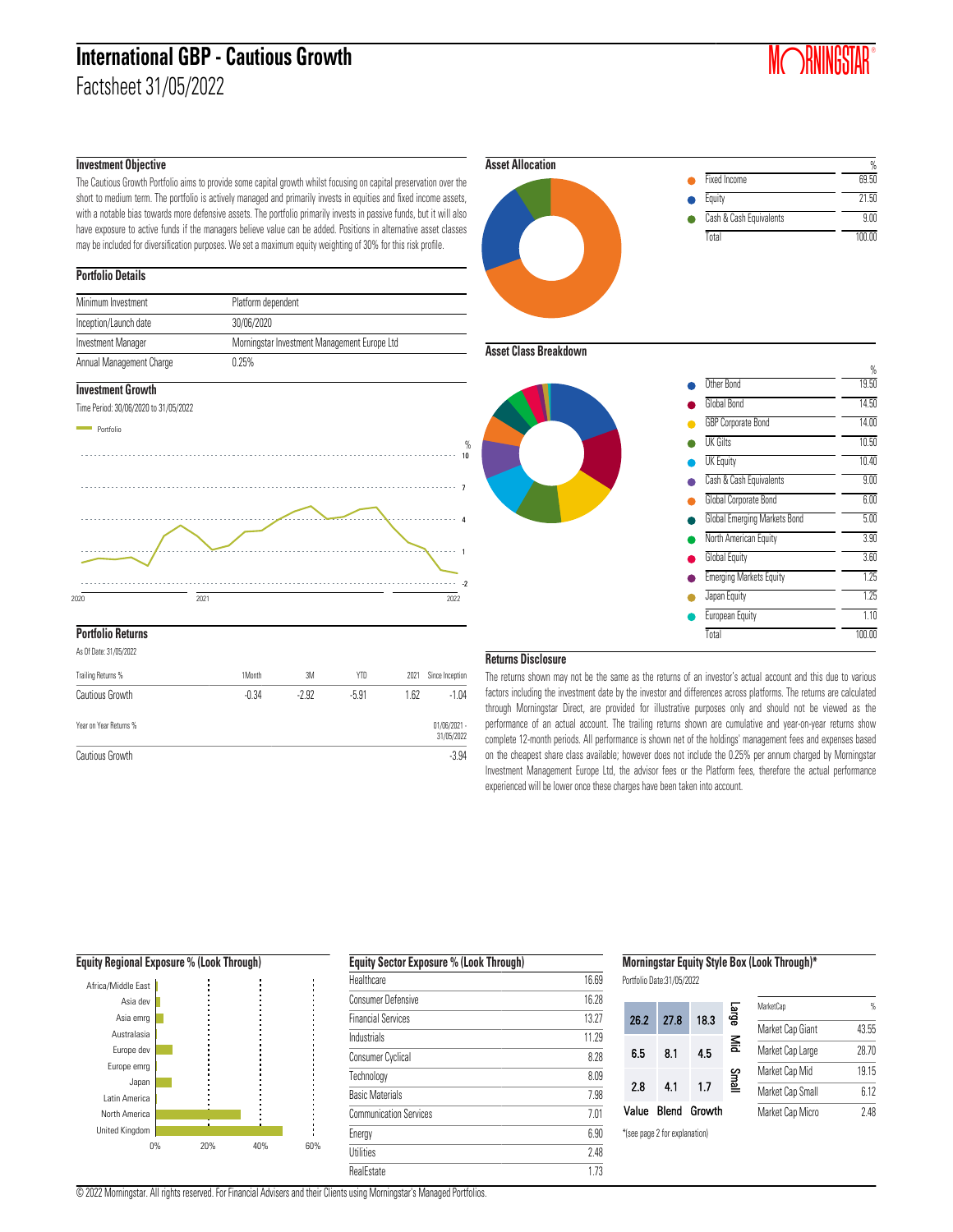## **International GBP - Cautious Growth**

Factsheet 31/05/2022

**Top Ten Holdings**

| <b>IDD IGHTHOMMIQS</b>                    |                          |                            |                       |
|-------------------------------------------|--------------------------|----------------------------|-----------------------|
|                                           | <b>Broad Asset Class</b> | Morningstar Category       | Portfolio Weighting % |
| Vanquard U.S. Govt Bd Idx £ H Acc         | Fixed Income             | Other Bond                 | 17.50                 |
| Vanquard UK S/T Invm Grd Bd Idx £ Acc     | Fixed Income             | GBP Corporate Bond -       | 11.00                 |
|                                           |                          | Short Term                 |                       |
| iShares Core UK Gilts ETF GBP Dist        | Fixed Income             | <b>GBP Government Bond</b> | 10.50                 |
| BlackRock ICS Sterling Lig Heritage Acc   | Cash & Cash Equivalents  | GBP Money Market - Short   | 9.00                  |
|                                           |                          | Term                       |                       |
| PIMCO GIS GIb Bd Instl GBPH Acc.          | Fixed Income             | Global Bond - GBP Hedged   | 9.00                  |
| Robeco Global Credits IH GBP              | Fixed Income             | Global Corporate Bond -    | 6.00                  |
|                                           |                          | <b>GBP</b> Hedged          |                       |
| iShares FTSE 100 ETF GBP Acc              | Equity                   | UK Large-Cap Equity        | 5.90                  |
| iShares JPMorgan EM Lcl Govt Bd ETF\$Dist | Fixed Income             | Global Emerging Markets    | 5.00                  |
|                                           |                          | Bond - Local Currency      |                       |
| Vanquard GIb Bd Idx £ H Acc               | Fixed Income             | Global Bond - GBP Hedged   | 3.00                  |
| Vanquard UK Invm Grd Bd Idx £ Acc         | Fixed Income             | GBP Corporate Bond         | 3.00                  |

#### **Contact Us**

If you have any queries, or require any further information, please contact your financial adviser. Morningstar Investment Management Europe Ltd 1 Oliver's Yard 55-71 City Road London EC1Y 1HQ Email: International.Portfolios@morningstar.com Telephone: 020 3107 2930 Website: https://mp.morningstar.com

**MORNINGSTAR**®

A fund may not be available on all platforms and hence it is not always possible for us to replicate the model portfolios through all platforms. In this case, different funds will be used and weightings may also differ for portfolio construction reasons.

#### **Risk Warnings**

Unless stated otherwise, all data and information is presented at 31/05/2022. Past performance is not a guide to future returns. The value of investments may go down as well as up and investors may not get back the amount invested. The portfolio shown has similar investment objectives and strategies as the portfolio recommended to individual clients by their financial adviser; however, may not contain the same securities that are currently underlying the portfolio provided to individual clients. Specific securities mentioned should not be viewed as a recommendation to buy or sell such securities. Due to platform requirements, cash allocations may differ per platform.

There is no guarantee that a diversified portfolio will enhance overall returns or will outperform a non-diversified portfolio. Neither diversification nor asset allocation ensure a profit or guarantee against loss. It is important to note that investments in mutual funds involve risk, including as a result of market and general economic conditions, and will not always be profitable.

#### **Morningstar Equity Style Box**

The Morningstar Style Box is a nine-square grid that illustrates the investment style of a security. Size (large, mid, or small) is displayed along the vertical axis and style is displayed along the horizontal axis. The "value" and "growth" investment styles are common to both stocks and funds. For stocks, the central column of the Style Box represents the "core"style. Few or no funds contain only stocks with extreme value-growth orientations, and both value and growth managers often hold core stocks for diversification or other reasons. Therefore, for funds, the central column represents the "blend" style (a mixture of growth and value stocks or mostly core stocks).

#### **Morningstar Investment Management Europe Ltd**

Morningstar Managed Portfolios are offered by Morningstar Investment Management Europe Ltd, which is authorised and regulated by the UK Financial Conduct Authority to provide services to Professional clients and is the entity providing the discretionary management services. These portfolios can only be made available through the use of an Investment Adviser appropriately authorised and regulated by a competent authority.

The Morningstar name and logo are registered trademarks of Morningstar, Inc, the parent company of Morningstar Investment Management Europe Ltd. This document includes proprietary materials of Morningstar. Reproduction, transcription, or other use, by any means, in whole or in part, without the prior written consent of Morningstar is prohibited. The information, data, and analyses presented herein do not constitute investment advice; are provided as of the date written and are not warranted to be correct, complete or accurate. The statistics noted are derived from the holdings and statistics of the funds underlying this Morningstar Managed Portfolio. The data used to formulate the portfolio statistics is from information contained in Morningstar Inc's database on the underlying funds as of the month end date listed; therefore the information may not be reflective of the portfolio's current holdings and/or statistics.

Look-through charts are calculated by aggregating the underlying fund holdings. For data integrity purposes, any underlying holdings that have not been reported in the past 184 days are excluded from the look-through calculations. Therefore, actual exposures may differ from what is presented.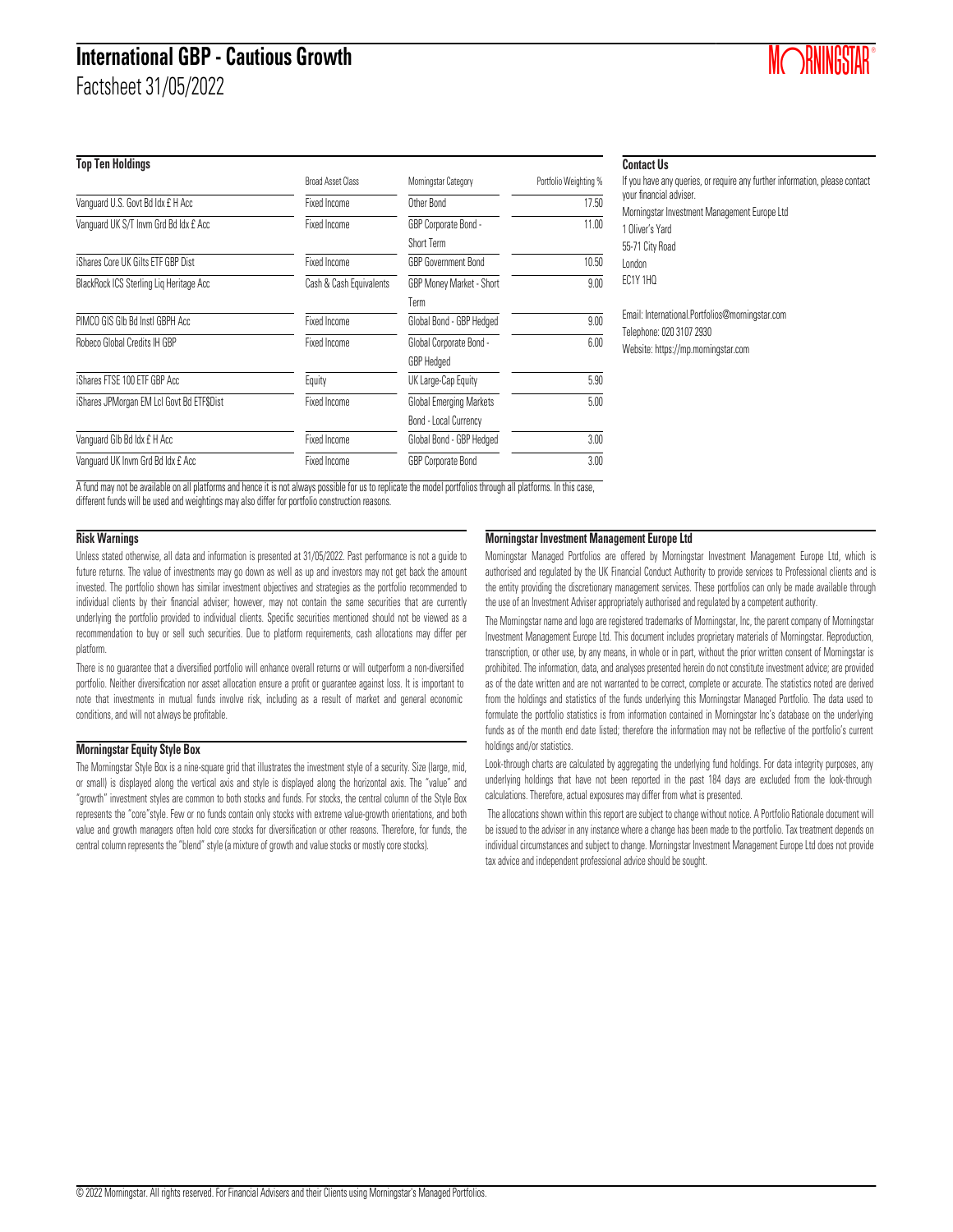### **International GBP - Moderately Cautious Growth** Factsheet 31/05/2022

## **MORNINGSTAR**®

#### **Investment Objective**

The Moderately Cautious Growth Portfolio aims to provide a balance between capital growth and capital preservation over the medium term. The portfolio is actively managed and primarily invests in equities and fixed income assets, with a balance between equities and defensive assets. The portfolio primarily invests in passive funds, but it will also have exposure to active funds if the managers believe value can be added. Positions in alternative asset classes may be included for diversification purposes. We set a maximum equity weighting of 50% for this risk profile.

#### **Portfolio Details**

| Minimum Investment       | Platform dependent                           |
|--------------------------|----------------------------------------------|
| Inception/Launch date    | 30/06/2020                                   |
| Investment Manager       | Morningstar Investment Management Europe Ltd |
| Annual Management Charge | 0.25%                                        |

#### **Investment Growth**



#### **Portfolio Returns**

As Of Date: 31/05/2022

| Trailing Returns %         | 1Month  | 3M     | YTD     | 2021 | Since Inception              |
|----------------------------|---------|--------|---------|------|------------------------------|
| Moderately Cautious Growth | $-0.09$ | $-142$ | $-4.36$ | 4.97 | 5.37                         |
| Year on Year Returns %     |         |        |         |      | $01/06/2021 -$<br>31/05/2022 |
| Moderately Cautious Growth |         |        |         |      | $-1.04$                      |



#### **Asset Class Breakdown**

 $\mathcal{Q}_k$ 

-2 1

7 10 13



#### **Returns Disclosure**

The returns shown may not be the same as the returns of an investor's actual account and this due to various factors including the investment date by the investor and differences across platforms. The returns are calculated through Morningstar Direct, are provided for illustrative purposes only and should not be viewed as the performance of an actual account. The trailing returns shown are cumulative and year-on-year returns show complete 12-month periods. All performance is shown net of the holdings' management fees and expenses based on the cheapest share class available; however does not include the 0.25% per annum charged by Morningstar Investment Management Europe Ltd, the advisor fees or the Platform fees, therefore the actual performance experienced will be lower once these charges have been taken into account.

#### **Equity Regional Exposure % (Look Through)** 0% 20% 40% United Kingdom North America Latin America Japan Europe emrg Europe dev Australasia Asia emrg Asia dev Africa/Middle East

| <b>Equity Sector Exposure % (Look Through)</b> |       |
|------------------------------------------------|-------|
| <b>Financial Services</b>                      | 15.89 |
| Healthcare                                     | 13.40 |
| <b>Consumer Defensive</b>                      | 12.73 |
| Industrials                                    | 11.18 |
| Energy                                         | 9.89  |
| Technology                                     | 9.18  |
| <b>Consumer Cyclical</b>                       | 8.96  |
| <b>Basic Materials</b>                         | 7.30  |
| <b>Communication Services</b>                  | 6.50  |
| <b>RealEstate</b>                              | 2.48  |
| <b>Utilities</b>                               | 248   |

#### **Morningstar Equity Style Box (Look Through)\***

Portfolio Date:31/05/2022

|       |                              |        | ege<br>S | MarketCap        | %     |
|-------|------------------------------|--------|----------|------------------|-------|
| 25.0  | 26.9                         | 17.6   |          | Market Cap Giant | 41.73 |
| 6.1   | 8.8                          | 4.9    | Mid      | Market Cap Large | 27.76 |
|       |                              |        | Small    | Market Cap Mid   | 19.89 |
| 3.5   | 5.2                          | 1.9    |          | Market Cap Small | 7.94  |
| Value | Blend                        | Growth |          | Market Cap Micro | 2.69  |
|       | tego nago 2 for avalanation) |        |          |                  |       |

\*(see page 2 for explanation)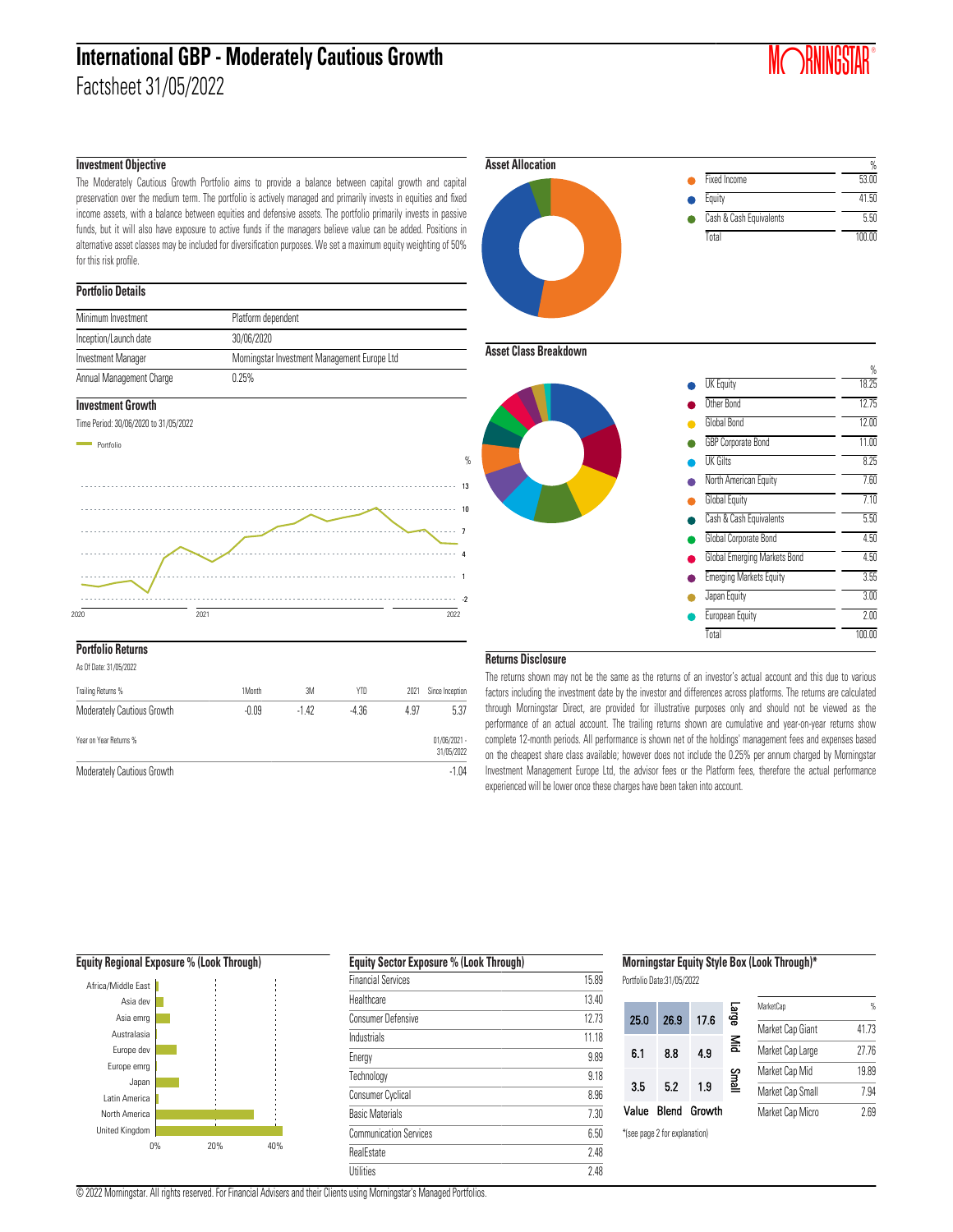### **International GBP - Moderately Cautious Growth**

Factsheet 31/05/2022

#### **Top Ten Holdings**

|                                           | <b>Broad Asset Class</b> | Morningstar Category       | Portfolio Weighting % |
|-------------------------------------------|--------------------------|----------------------------|-----------------------|
| Vanquard U.S. Govt Bd Idx £ H Acc         | Fixed Income             | Other Bond                 | 11.25                 |
| iShares FTSE 100 ETF GBP Acc              | Equity                   | UK Large-Cap Equity        | 9.25                  |
| Vanquard UK S/T Invm Grd Bd Idx £ Acc     | Fixed Income             | GBP Corporate Bond -       | 9.00                  |
|                                           |                          | Short Term                 |                       |
| iShares Core UK Gilts ETF GBP Dist        | Fixed Income             | GBP Government Bond        | 8.25                  |
| PIMCO GIS GIb Bd Instl GBPH Acc           | Fixed Income             | Global Bond - GBP Hedged   | 6.00                  |
| BlackRock ICS Sterling Lig Heritage Acc   | Cash & Cash Equivalents  | GBP Money Market - Short   | 5.50                  |
|                                           |                          | Term                       |                       |
| Xtrackers S&P 500 Swap ETF 1C             | Equity                   | US Large-Cap Blend Equity  | 5.20                  |
| iShares JPMorgan EM Lcl Govt Bd ETF\$Dist | Fixed Income             | Global Emerging Markets    | 4.50                  |
|                                           |                          | Bond - Local Currency      |                       |
| Robeco Global Credits IH GBP              | Fixed Income             | Global Corporate Bond -    | 4.50                  |
|                                           |                          | <b>GBP</b> Hedged          |                       |
| Vanquard U.S. Govt Bd Idx £ Dist          | Fixed Income             | <b>USD Government Bond</b> | 4.00                  |

#### **Contact Us**

| If you have any queries, or require any further information, please contact<br>your financial adviser. |
|--------------------------------------------------------------------------------------------------------|
| Morningstar Investment Management Europe Ltd                                                           |
| 1 Oliver's Yard                                                                                        |
| 55-71 City Road                                                                                        |
| London                                                                                                 |
| <b>EC1Y 1HO</b>                                                                                        |
| Email: International.Portfolios@morningstar.com                                                        |
| Telephone: 020 3107 2930                                                                               |
| Website: https://mp.morningstar.com                                                                    |
|                                                                                                        |
|                                                                                                        |
|                                                                                                        |

A fund may not be available on all platforms and hence it is not always possible for us to replicate the model portfolios through all platforms. In this case, different funds will be used and weightings may also differ for portfolio construction reasons.

#### **Risk Warnings**

Unless stated otherwise, all data and information is presented at 31/05/2022. Past performance is not a guide to future returns. The value of investments may go down as well as up and investors may not get back the amount invested. The portfolio shown has similar investment objectives and strategies as the portfolio recommended to individual clients by their financial adviser; however, may not contain the same securities that are currently underlying the portfolio provided to individual clients. Specific securities mentioned should not be viewed as a recommendation to buy or sell such securities. Due to platform requirements, cash allocations may differ per platform.

There is no guarantee that a diversified portfolio will enhance overall returns or will outperform a non-diversified portfolio. Neither diversification nor asset allocation ensure a profit or guarantee against loss. It is important to note that investments in mutual funds involve risk, including as a result of market and general economic conditions, and will not always be profitable.

#### **Morningstar Equity Style Box**

The Morningstar Style Box is a nine-square grid that illustrates the investment style of a security. Size (large, mid, or small) is displayed along the vertical axis and style is displayed along the horizontal axis. The "value" and "growth" investment styles are common to both stocks and funds. For stocks, the central column of the Style Box represents the "core"style. Few or no funds contain only stocks with extreme value-growth orientations, and both value and growth managers often hold core stocks for diversification or other reasons. Therefore, for funds, the central column represents the "blend" style (a mixture of growth and value stocks or mostly core stocks).

#### **Morningstar Investment Management Europe Ltd**

Morningstar Managed Portfolios are offered by Morningstar Investment Management Europe Ltd, which is authorised and regulated by the UK Financial Conduct Authority to provide services to Professional clients and is the entity providing the discretionary management services. These portfolios can only be made available through the use of an Investment Adviser appropriately authorised and regulated by a competent authority.

The Morningstar name and logo are registered trademarks of Morningstar, Inc, the parent company of Morningstar Investment Management Europe Ltd. This document includes proprietary materials of Morningstar. Reproduction, transcription, or other use, by any means, in whole or in part, without the prior written consent of Morningstar is prohibited. The information, data, and analyses presented herein do not constitute investment advice; are provided as of the date written and are not warranted to be correct, complete or accurate. The statistics noted are derived from the holdings and statistics of the funds underlying this Morningstar Managed Portfolio. The data used to formulate the portfolio statistics is from information contained in Morningstar Inc's database on the underlying funds as of the month end date listed; therefore the information may not be reflective of the portfolio's current holdings and/or statistics.

Look-through charts are calculated by aggregating the underlying fund holdings. For data integrity purposes, any underlying holdings that have not been reported in the past 184 days are excluded from the look-through calculations. Therefore, actual exposures may differ from what is presented.

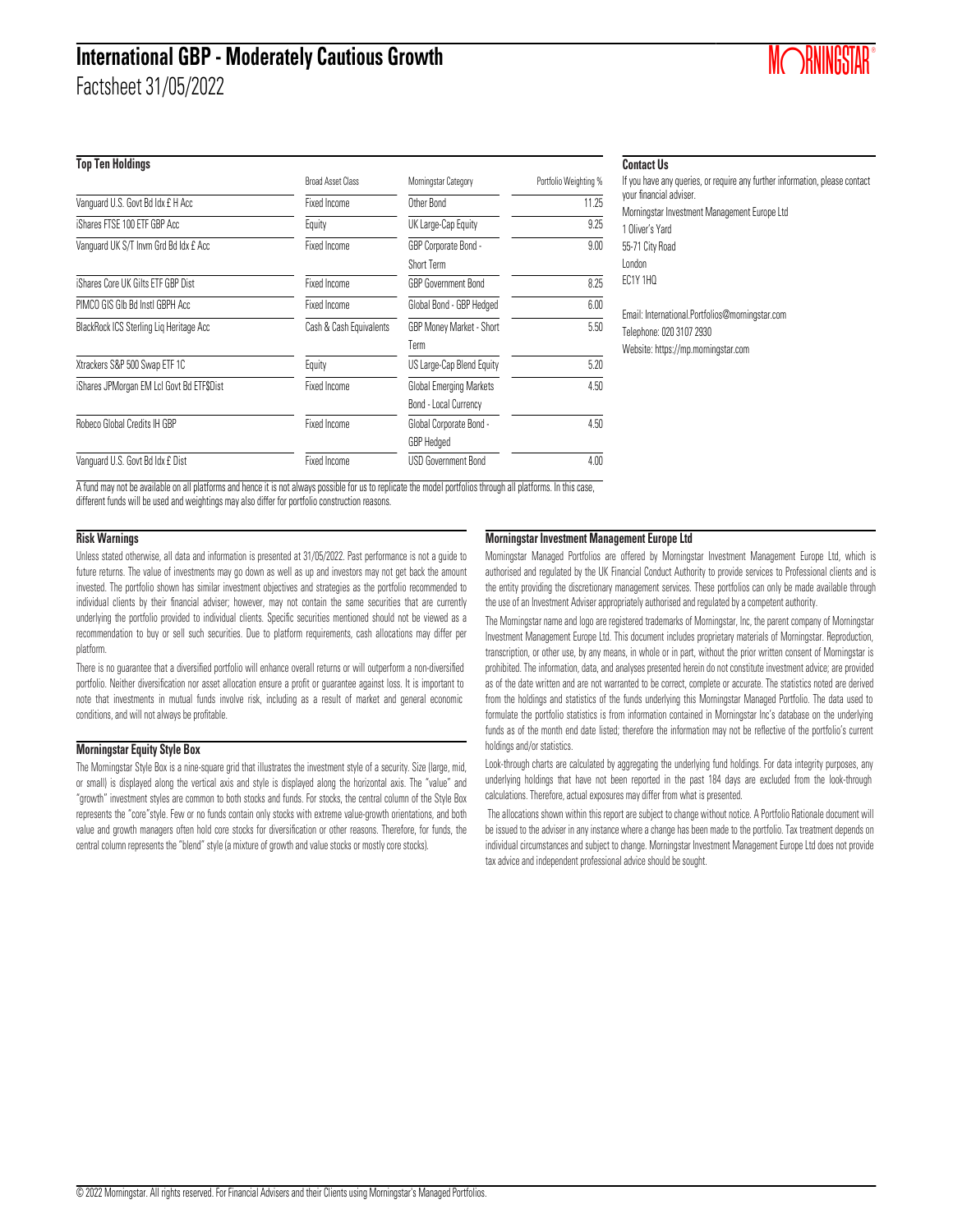### **International GBP - Moderate Growth** Factsheet 31/05/2022

**MORNINGSTAR**®

#### **Investment Objective**

The Moderate Growth Portfolio aims to provide capital growth and some capital preservation over the medium to long term. The portfolio is actively managed and primarily invests in equities and fixed income assets, with a moderate bias to equities. The portfolio primarily invests in passive funds, but it will also have exposure to active funds if the managers believe value can be added. Positions in alternative asset classes may be included for diversification purposes. We set a maximum equity weighting of 70% for this risk profile.

#### **Portfolio Details**

| Minimum Investment       | Platform dependent                           |
|--------------------------|----------------------------------------------|
| Inception/Launch date    | 30/06/2020                                   |
| Investment Manager       | Morningstar Investment Management Europe Ltd |
| Annual Management Charge | 0.25%                                        |

#### **Investment Growth**





### **Portfolio Returns**

As Of Date: 31/05/2022

| Trailing Returns %     | 1Month | 3M      | YTD     | 2021 | Since Inception              |
|------------------------|--------|---------|---------|------|------------------------------|
| Moderate Growth        | 0.20   | $-0.08$ | $-3.05$ | 9.27 | 13.31                        |
| Year on Year Returns % |        |         |         |      | $01/06/2021 -$<br>31/05/2022 |
| Moderate Growth        |        |         |         |      | 1.77                         |

### % Equity 61.50 Fixed Income 36.50 Cash & Cash Equivalents 2.00 Total 100.00 **Asset Allocation**

#### **Asset Class Breakdown**

%

 $21$ 

9



#### **Returns Disclosure**

The returns shown may not be the same as the returns of an investor's actual account and this due to various factors including the investment date by the investor and differences across platforms. The returns are calculated through Morningstar Direct, are provided for illustrative purposes only and should not be viewed as the performance of an actual account. The trailing returns shown are cumulative and year-on-year returns show complete 12-month periods. All performance is shown net of the holdings' management fees and expenses based on the cheapest share class available; however does not include the 0.25% per annum charged by Morningstar Investment Management Europe Ltd, the advisor fees or the Platform fees, therefore the actual performance experienced will be lower once these charges have been taken into account.



| <b>Equity Sector Exposure % (Look Through)</b> |       |
|------------------------------------------------|-------|
| <b>Financial Services</b>                      | 17.83 |
| <b>Consumer Defensive</b>                      | 13.45 |
| Healthcare                                     | 13.22 |
| Industrials                                    | 10.28 |
| Energy                                         | 9.60  |
| <b>Consumer Cyclical</b>                       | 9.00  |
| Technology                                     | 8.60  |
| <b>Basic Materials</b>                         | 7 M   |
| <b>Communication Services</b>                  | ն 45  |
| <b>Utilities</b>                               | 2.35  |
| <b>RealEstate</b>                              | 221   |
|                                                |       |

#### **Morningstar Equity Style Box (Look Through)\***

Portfolio Date:31/05/2022

|       |                               |        | range | MarketCap        | $\frac{a}{b}$ |
|-------|-------------------------------|--------|-------|------------------|---------------|
| 25.6  | 26.8                          | 19.0   |       | Market Cap Giant | 42.99         |
| 5.8   | 8.9                           | 4.9    | 돌     | Market Cap Large | 28.50         |
|       |                               |        | Small | Market Cap Mid   | 19.65         |
| 3.0   | 42                            | 1.6    |       | Market Cap Small | 6.54          |
| Value | Blend                         | Growth |       | Market Cap Micro | 2.32          |
|       | *(see page 2 for explanation) |        |       |                  |               |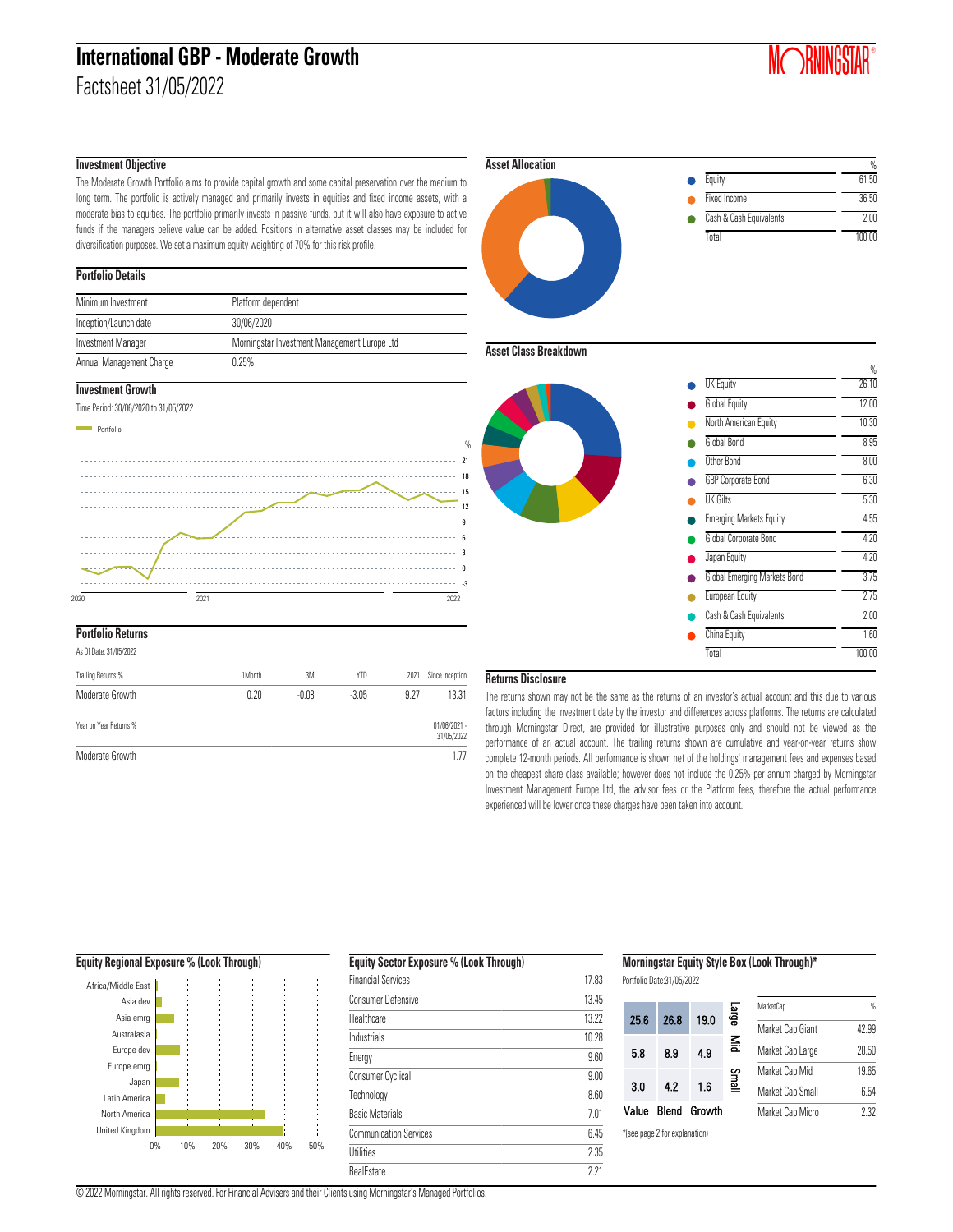## **International GBP - Moderate Growth**

Factsheet 31/05/2022

### **Top Ten Holdings**

|                                       | <b>Broad Asset Class</b> | Morningstar Category      | Portfolio Weighting % |
|---------------------------------------|--------------------------|---------------------------|-----------------------|
| iShares FTSE 100 ETF GBP Acc          | Equity                   | UK Large-Cap Equity       | 11.60                 |
| Vanquard U.S. Govt Bd Idx £ H Acc     | Fixed Income             | Other Bond                | 8.00                  |
| Xtrackers S&P 500 Swap ETF 1C         | Equity                   | US Large-Cap Blend Equity | 7.50                  |
| Vanguard UK S/T Invm Grd Bd Idx £ Acc | Fixed Income             | GBP Corporate Bond -      | 6.30                  |
|                                       |                          | Short Term                |                       |
| iShares Core UK Gilts ETF GBP Dist    | Fixed Income             | GBP Government Bond       | 5.30                  |
| Vanquard U.S. Govt Bd Idx £ Dist      | Fixed Income             | USD Government Bond       | 4.75                  |
| PIMCO GIS GIb Bd Instl GBPH Acc       | Fixed Income             | Global Bond - GBP Hedged  | 4.20                  |
| Robeco Global Credits IH GBP          | Fixed Income             | Global Corporate Bond -   | 4.20                  |
|                                       |                          | <b>GBP</b> Hedged         |                       |
| Vanquard Jpn Stk Idx £ Acc            | Equity                   | Japan Large-Cap Equity    | 4.20                  |
| Ninety One GSF UK Alpha I Acc GBP     | Equity                   | UK Large-Cap Equity       | 4.00                  |

#### **Contact Us**

| If you have any queries, or require any further information, please contact<br>your financial adviser. |
|--------------------------------------------------------------------------------------------------------|
| Morningstar Investment Management Europe Ltd                                                           |
| 1 Oliver's Yard                                                                                        |
| 55-71 City Road                                                                                        |
| London                                                                                                 |
| EC1Y 1HQ                                                                                               |
|                                                                                                        |
| Email: International.Portfolios@morningstar.com                                                        |
| Telephone: 020 3107 2930                                                                               |

A fund may not be available on all platforms and hence it is not always possible for us to replicate the model portfolios through all platforms. In this case,

different funds will be used and weightings may also differ for portfolio construction reasons.

#### **Risk Warnings**

Unless stated otherwise, all data and information is presented at 31/05/2022. Past performance is not a guide to future returns. The value of investments may go down as well as up and investors may not get back the amount invested. The portfolio shown has similar investment objectives and strategies as the portfolio recommended to individual clients by their financial adviser; however, may not contain the same securities that are currently underlying the portfolio provided to individual clients. Specific securities mentioned should not be viewed as a recommendation to buy or sell such securities. Due to platform requirements, cash allocations may differ per platform.

There is no guarantee that a diversified portfolio will enhance overall returns or will outperform a non-diversified portfolio. Neither diversification nor asset allocation ensure a profit or guarantee against loss. It is important to note that investments in mutual funds involve risk, including as a result of market and general economic conditions, and will not always be profitable.

#### **Morningstar Equity Style Box**

The Morningstar Style Box is a nine-square grid that illustrates the investment style of a security. Size (large, mid, or small) is displayed along the vertical axis and style is displayed along the horizontal axis. The "value" and "growth" investment styles are common to both stocks and funds. For stocks, the central column of the Style Box represents the "core"style. Few or no funds contain only stocks with extreme value-growth orientations, and both value and growth managers often hold core stocks for diversification or other reasons. Therefore, for funds, the central column represents the "blend" style (a mixture of growth and value stocks or mostly core stocks).

#### **Morningstar Investment Management Europe Ltd**

Morningstar Managed Portfolios are offered by Morningstar Investment Management Europe Ltd, which is authorised and regulated by the UK Financial Conduct Authority to provide services to Professional clients and is the entity providing the discretionary management services. These portfolios can only be made available through the use of an Investment Adviser appropriately authorised and regulated by a competent authority.

Website: https://mp.morningstar.com

The Morningstar name and logo are registered trademarks of Morningstar, Inc, the parent company of Morningstar Investment Management Europe Ltd. This document includes proprietary materials of Morningstar. Reproduction, transcription, or other use, by any means, in whole or in part, without the prior written consent of Morningstar is prohibited. The information, data, and analyses presented herein do not constitute investment advice; are provided as of the date written and are not warranted to be correct, complete or accurate. The statistics noted are derived from the holdings and statistics of the funds underlying this Morningstar Managed Portfolio. The data used to formulate the portfolio statistics is from information contained in Morningstar Inc's database on the underlying funds as of the month end date listed; therefore the information may not be reflective of the portfolio's current holdings and/or statistics.

Look-through charts are calculated by aggregating the underlying fund holdings. For data integrity purposes, any underlying holdings that have not been reported in the past 184 days are excluded from the look-through calculations. Therefore, actual exposures may differ from what is presented.

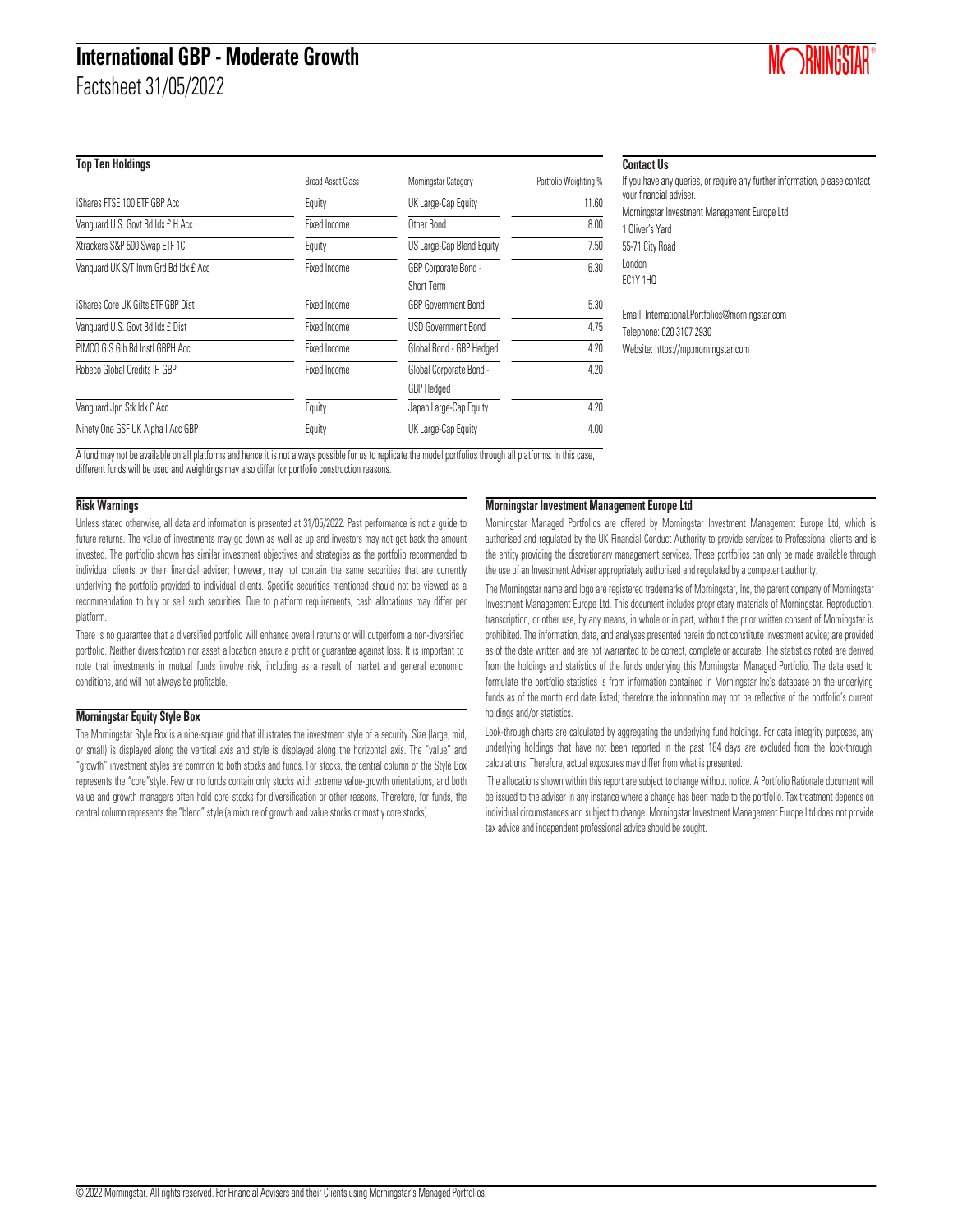# **International GBP - Moderately Adventurous Growth**

Factsheet 31/05/2022

## **MORNINGSTAR**®

#### **Investment Objective**

The Moderately Adventurous Growth Portfolio aims to provide capital growth over the long term. The portfolio is actively managed and primarily invests in equities and fixed income assets, with a bias to equities. The portfolio primarily invests in passive funds, but it will also have exposure to active funds if the managers believe value can be added. Positions in alternative asset classes may be included for diversification purposes. We set a maximum equity weighting of 90% for this risk profile.

#### **Portfolio Details**

| Minimum Investment       | Platform dependent                           |
|--------------------------|----------------------------------------------|
| Inception/Launch date    | 30/06/2020                                   |
| Investment Manager       | Morningstar Investment Management Europe Ltd |
| Annual Management Charge | 0.25%                                        |

#### **Investment Growth**







#### **Portfolio Returns**

As Of Date: 31/05/2022

| Trailing Returns %            | 1Month | 3M   | YTD     | 2021  | Since Inception              |
|-------------------------------|--------|------|---------|-------|------------------------------|
| Moderately Adventurous Growth | 0.44   | 1.48 | $-1.48$ | 13.71 | 22.03                        |
| Year on Year Returns %        |        |      |         |       | $01/06/2021 -$<br>31/05/2022 |
| Moderately Adventurous Growth |        |      |         |       | 5.27                         |



#### **Asset Class Breakdown**



#### **Returns Disclosure**

The returns shown may not be the same as the returns of an investor's actual account and this due to various factors including the investment date by the investor and differences across platforms. The returns are calculated through Morningstar Direct, are provided for illustrative purposes only and should not be viewed as the performance of an actual account. The trailing returns shown are cumulative and year-on-year returns show complete 12-month periods. All performance is shown net of the holdings' management fees and expenses based on the cheapest share class available; however does not include the 0.25% per annum charged by Morningstar Investment Management Europe Ltd, the advisor fees or the Platform fees, therefore the actual performance experienced will be lower once these charges have been taken into account.



| <b>Equity Sector Exposure % (Look Through)</b> |  |  |
|------------------------------------------------|--|--|
| 17.97                                          |  |  |
| 12.98                                          |  |  |
| 1278                                           |  |  |
| 1073                                           |  |  |
| 9.85                                           |  |  |
| 9.00                                           |  |  |
| 812                                            |  |  |
| 7.23                                           |  |  |
| 6.61                                           |  |  |
| 245                                            |  |  |
| 226                                            |  |  |
|                                                |  |  |

**Morningstar Equity Style Box (Look Through)\***

Portfolio Date:31/05/2022

| 26.2  | 27.0                          | 18.4   | ege<br>S | MarketCap        | %     |
|-------|-------------------------------|--------|----------|------------------|-------|
|       |                               |        |          | Market Cap Giant | 42.97 |
| 6.1   | 8.8                           | 4.9    | ≦        | Market Cap Large | 28.61 |
|       |                               |        |          | Market Cap Mid   | 19.78 |
| 2.8   | 42                            | 17     | Small    | Market Cap Small | 6.57  |
| Value | Blend                         | Growth |          | Market Cap Micro | 2.07  |
|       | *(see page 2 for explanation) |        |          |                  |       |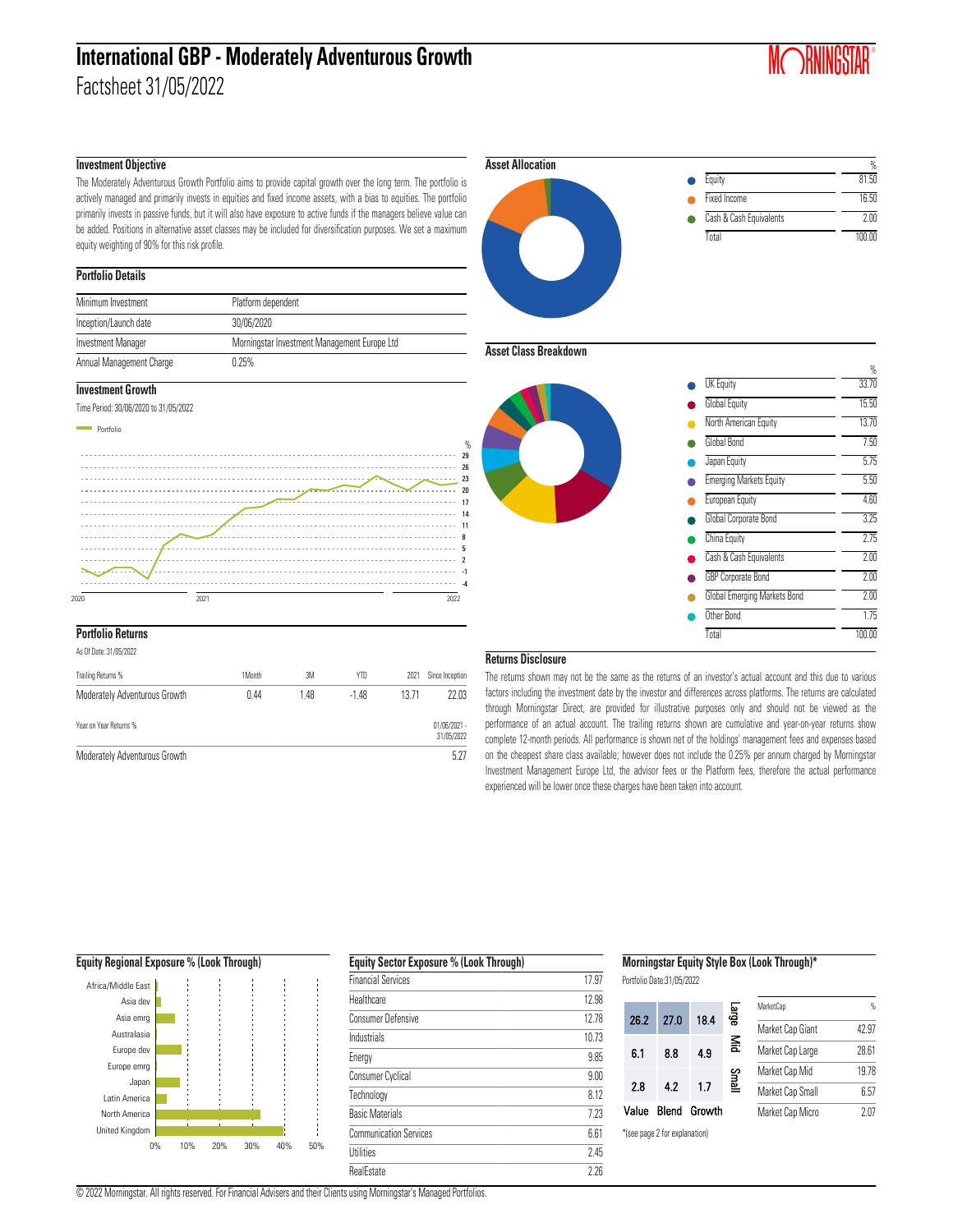### **International GBP - Moderately Adventurous Growth**

Factsheet 31/05/2022

#### **Top Ten Holdings**

|                                          | <b>Broad Asset Class</b> | Morningstar Category       | Portfolio Weighting % |
|------------------------------------------|--------------------------|----------------------------|-----------------------|
| iShares FTSE 100 ETF GBP Acc             | Equity                   | UK Large-Cap Equity        | 13.50                 |
| Xtrackers S&P 500 Swap ETF 1C            | Equity                   | US Large-Cap Blend Equity  | 10.20                 |
| Vanquard Jpn Stk Idx £ Acc               | Equity                   | Japan Large-Cap Equity     | 5.75                  |
| Threadneedle (Lux) UK Equity Income IG   | Equity                   | UK Equity Income           | 5.50                  |
| Ninety One GSF UK Alpha I Acc GBP        | Equity                   | UK Large-Cap Equity        | 5.50                  |
| SPDR® FTSE UK All Share ETF Acc          | Equity                   | UK Large-Cap Equity        | 5.00                  |
| Fidelity Global Financial Svcs W-Acc-GBP | Equity                   | Sector Equity Financial    | 4.50                  |
|                                          |                          | Services                   |                       |
| Vanquard FTSE 250 ETF GBP Acc            | Equity                   | UK Mid-Cap Equity          | 4.20                  |
| Vanquard U.S. Govt Bd Idx £ Dist         | Fixed Income             | <b>USD Government Bond</b> | 4.00                  |
| iShares S&P SmallCap 600 ETF USD Dist    | Equity                   | US Small-Cap Equity        | 3.50                  |

#### **Contact Us**

| If you have any queries, or require any further information, please contact<br>your financial adviser. |
|--------------------------------------------------------------------------------------------------------|
| Morningstar Investment Management Europe Ltd                                                           |
| 1 Oliver's Yard                                                                                        |
| 55-71 City Road                                                                                        |
| London                                                                                                 |
| <b>EC1Y 1HO</b>                                                                                        |
| Email: International.Portfolios@morningstar.com                                                        |
| Telephone: 020 3107 2930                                                                               |
| Website: https://mp.morningstar.com                                                                    |

**MORNINGSTAR**®

A fund may not be available on all platforms and hence it is not always possible for us to replicate the model portfolios through all platforms. In this case, different funds will be used and weightings may also differ for portfolio construction reasons.

#### **Risk Warnings**

Unless stated otherwise, all data and information is presented at 31/05/2022. Past performance is not a guide to future returns. The value of investments may go down as well as up and investors may not get back the amount invested. The portfolio shown has similar investment objectives and strategies as the portfolio recommended to individual clients by their financial adviser; however, may not contain the same securities that are currently underlying the portfolio provided to individual clients. Specific securities mentioned should not be viewed as a recommendation to buy or sell such securities. Due to platform requirements, cash allocations may differ per platform.

There is no guarantee that a diversified portfolio will enhance overall returns or will outperform a non-diversified portfolio. Neither diversification nor asset allocation ensure a profit or guarantee against loss. It is important to note that investments in mutual funds involve risk, including as a result of market and general economic conditions, and will not always be profitable.

#### **Morningstar Equity Style Box**

The Morningstar Style Box is a nine-square grid that illustrates the investment style of a security. Size (large, mid, or small) is displayed along the vertical axis and style is displayed along the horizontal axis. The "value" and "growth" investment styles are common to both stocks and funds. For stocks, the central column of the Style Box represents the "core"style. Few or no funds contain only stocks with extreme value-growth orientations, and both value and growth managers often hold core stocks for diversification or other reasons. Therefore, for funds, the central column represents the "blend" style (a mixture of growth and value stocks or mostly core stocks).

#### **Morningstar Investment Management Europe Ltd**

Morningstar Managed Portfolios are offered by Morningstar Investment Management Europe Ltd, which is authorised and regulated by the UK Financial Conduct Authority to provide services to Professional clients and is the entity providing the discretionary management services. These portfolios can only be made available through the use of an Investment Adviser appropriately authorised and regulated by a competent authority.

The Morningstar name and logo are registered trademarks of Morningstar, Inc, the parent company of Morningstar Investment Management Europe Ltd. This document includes proprietary materials of Morningstar. Reproduction, transcription, or other use, by any means, in whole or in part, without the prior written consent of Morningstar is prohibited. The information, data, and analyses presented herein do not constitute investment advice; are provided as of the date written and are not warranted to be correct, complete or accurate. The statistics noted are derived from the holdings and statistics of the funds underlying this Morningstar Managed Portfolio. The data used to formulate the portfolio statistics is from information contained in Morningstar Inc's database on the underlying funds as of the month end date listed; therefore the information may not be reflective of the portfolio's current holdings and/or statistics.

Look-through charts are calculated by aggregating the underlying fund holdings. For data integrity purposes, any underlying holdings that have not been reported in the past 184 days are excluded from the look-through calculations. Therefore, actual exposures may differ from what is presented.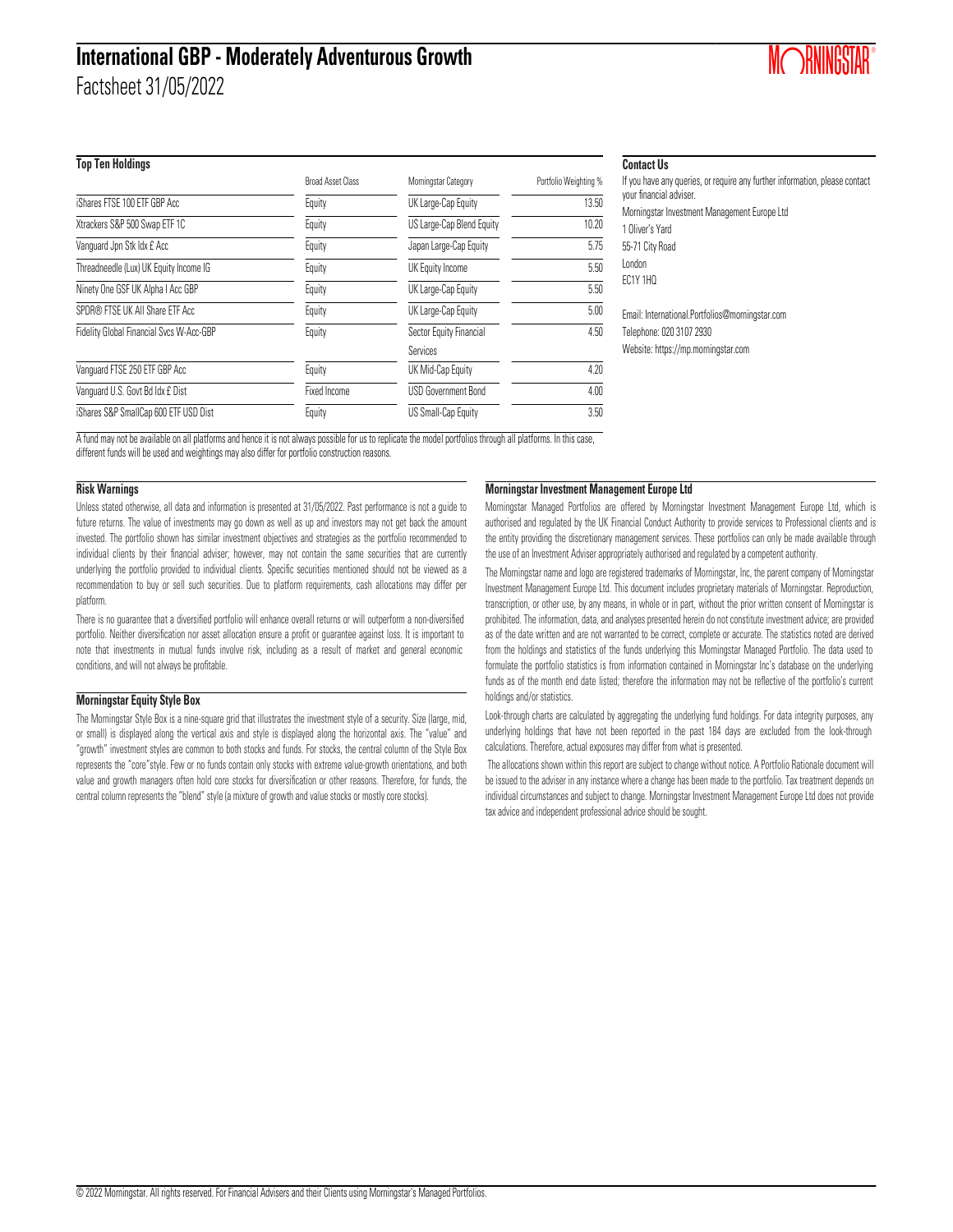### **International GBP - Adventurous Growth** Factsheet 31/05/2022

## **MORNINGSTAR**®

#### **Investment Objective**

The Adventurous Growth Portfolio aims to provide capital growth over the long term. The portfolio is actively managed and invests predominantly in equities to a maximum of 100%. The portfolio primarily invests in passive funds, but it will also have exposure to active funds if the managers believe value can be added. Positions in fixed income, property and alternative asset classes may also be included.

#### **Portfolio Details**

| Minimum Investment        | Platform dependent                           |
|---------------------------|----------------------------------------------|
| Inception/Launch date     | 30/06/2020                                   |
| <b>Investment Manager</b> | Morningstar Investment Management Europe Ltd |
| Annual Management Charge  | 0.25%                                        |

#### **Investment Growth**

Time Period: 30/06/2020 to 31/05/2022



| As Of Date: 31/05/2022 |        |      |         |       |                              |
|------------------------|--------|------|---------|-------|------------------------------|
| Trailing Returns %     | 1Month | 3M   | YTD     | 2021  | Since Inception              |
| Adventurous Growth     | 0.61   | 2.53 | $-0.29$ | 16.59 | 28.33                        |
| Year on Year Returns % |        |      |         |       | $01/06/2021 -$<br>31/05/2022 |
| Adventurous Growth     |        |      |         |       | 7.75                         |



#### **Asset Class Breakdown**



#### **Returns Disclosure**

The returns shown may not be the same as the returns of an investor's actual account and this due to various factors including the investment date by the investor and differences across platforms. The returns are calculated through Morningstar Direct, are provided for illustrative purposes only and should not be viewed as the performance of an actual account. The trailing returns shown are cumulative and year-on-year returns show complete 12-month periods. All performance is shown net of the holdings' management fees and expenses based on the cheapest share class available; however does not include the 0.25% per annum charged by Morningstar Investment Management Europe Ltd, the advisor fees or the Platform fees, therefore the actual performance experienced will be lower once these charges have been taken into account.



| <b>Financial Services</b> | 18.25 |
|---------------------------|-------|
| Healthcare                | 13 27 |
| <b>Consumer Defensive</b> | 13.02 |
| Industrials               | 10 19 |
| Energy                    | 10.09 |
| <b>Consumer Cyclical</b>  | 8.97  |
| Technology                | 778   |
| <b>Basic Materials</b>    | 7 23  |
| Communication Services    | 6.39  |
| <b>Utilities</b>          | 2.51  |
| RealEstate                | 2.30  |

| Morningstar Equity Style Box (Look Through)* |
|----------------------------------------------|
|----------------------------------------------|

Portfolio Date:31/05/2022

|       |                               |        | eige<br>S             | MarketCap        | %     |
|-------|-------------------------------|--------|-----------------------|------------------|-------|
| 26.7  | 273                           | 18.5   |                       | Market Cap Giant | 43.93 |
| 5.8   | 8.6                           | 4.9    | $\mathop{\mathbb{E}}$ | Market Cap Large | 28.60 |
|       |                               |        | Small                 | Market Cap Mid   | 19.41 |
| 2.6   | 3.9                           | 1.5    |                       | Market Cap Small | 6.16  |
| Value | Blend                         | Growth |                       | Market Cap Micro | 1.89  |
|       | *(see page 2 for explanation) |        |                       |                  |       |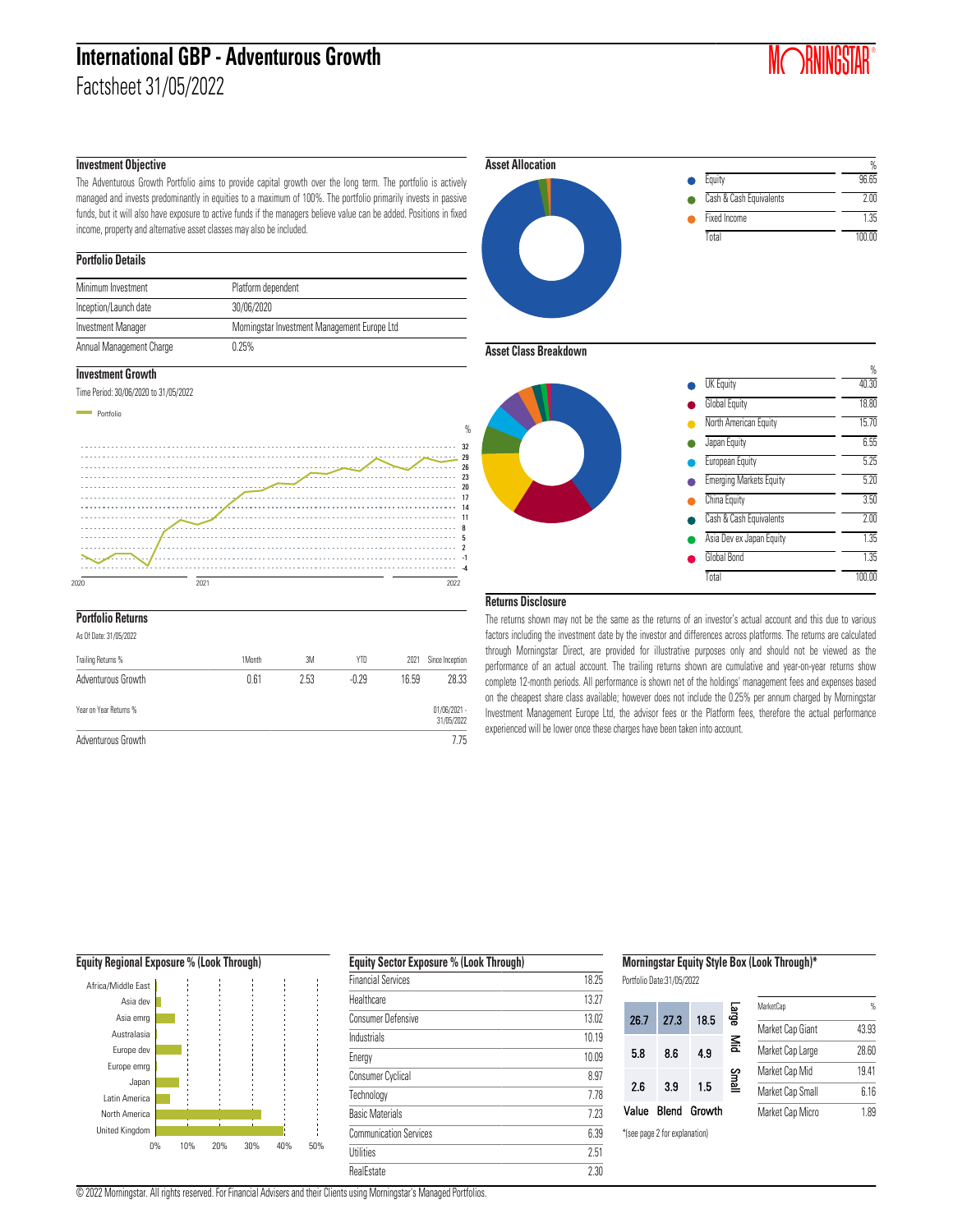## **International GBP - Adventurous Growth**

Factsheet 31/05/2022

#### **Top Ten Holdings**

|                                          | <b>Broad Asset Class</b> | Morningstar Category      | Portfolio Weighting % |
|------------------------------------------|--------------------------|---------------------------|-----------------------|
| iShares FTSE 100 ETF GBP Acc             | Equity                   | UK Large-Cap Equity       | 17.80                 |
| Xtrackers S&P 500 Swap ETF 1C            | Equity                   | US Large-Cap Blend Equity | 11.90                 |
| SPDR® FTSE UK All Share ETF Acc          | Equity                   | UK Large-Cap Equity       | 7.00                  |
| Vanquard Jpn Stk Idx £ Acc               | Equity                   | Japan Large-Cap Equity    | 6.55                  |
| Fidelity Global Financial Svcs W-Acc-GBP | Equity                   | Sector Equity Financial   | 5.50                  |
|                                          |                          | Services                  |                       |
| Vanquard FTSE 250 ETF GBP Acc            | Equity                   | UK Mid-Cap Equity         | 5.50                  |
| Threadneedle (Lux) UK Equity Income IG   | Equity                   | UK Equity Income          | 5.00                  |
| Ninety One GSF UK Alpha I Acc GBP        | Equity                   | UK Large-Cap Equity       | 5.00                  |
| Xtrackers DAX ETF 1C                     | Equity                   | Germany Large-Cap Equity  | 3.95                  |
| Amundi IS MSCI World Energy ETF-C USD    | Equity                   | Sector Equity Energy      | 3.80                  |

#### **Contact Us**

| If you have any queries, or require any further information, please contact<br>your financial adviser. |
|--------------------------------------------------------------------------------------------------------|
| Morningstar Investment Management Europe Ltd                                                           |
| 1 Oliver's Yard                                                                                        |
| 55-71 City Road                                                                                        |
| London                                                                                                 |
| <b>EC1Y 1HO</b>                                                                                        |
|                                                                                                        |
| Email: International.Portfolios@morningstar.com                                                        |
| Telephone: 020 3107 2930                                                                               |

Website: https://mp.morningstar.com

A fund may not be available on all platforms and hence it is not always possible for us to replicate the model portfolios through all platforms. In this case, different funds will be used and weightings may also differ for portfolio construction reasons.

#### **Risk Warnings**

Unless stated otherwise, all data and information is presented at 31/05/2022. Past performance is not a guide to future returns. The value of investments may go down as well as up and investors may not get back the amount invested. The portfolio shown has similar investment objectives and strategies as the portfolio recommended to individual clients by their financial adviser; however, may not contain the same securities that are currently underlying the portfolio provided to individual clients. Specific securities mentioned should not be viewed as a recommendation to buy or sell such securities. Due to platform requirements, cash allocations may differ per platform.

There is no guarantee that a diversified portfolio will enhance overall returns or will outperform a non-diversified portfolio. Neither diversification nor asset allocation ensure a profit or guarantee against loss. It is important to note that investments in mutual funds involve risk, including as a result of market and general economic conditions, and will not always be profitable.

#### **Morningstar Equity Style Box**

The Morningstar Style Box is a nine-square grid that illustrates the investment style of a security. Size (large, mid, or small) is displayed along the vertical axis and style is displayed along the horizontal axis. The "value" and "growth" investment styles are common to both stocks and funds. For stocks, the central column of the Style Box represents the "core"style. Few or no funds contain only stocks with extreme value-growth orientations, and both value and growth managers often hold core stocks for diversification or other reasons. Therefore, for funds, the central column represents the "blend" style (a mixture of growth and value stocks or mostly core stocks).

#### **Morningstar Investment Management Europe Ltd**

Morningstar Managed Portfolios are offered by Morningstar Investment Management Europe Ltd, which is authorised and regulated by the UK Financial Conduct Authority to provide services to Professional clients and is the entity providing the discretionary management services. These portfolios can only be made available through the use of an Investment Adviser appropriately authorised and regulated by a competent authority.

The Morningstar name and logo are registered trademarks of Morningstar, Inc, the parent company of Morningstar Investment Management Europe Ltd. This document includes proprietary materials of Morningstar. Reproduction, transcription, or other use, by any means, in whole or in part, without the prior written consent of Morningstar is prohibited. The information, data, and analyses presented herein do not constitute investment advice; are provided as of the date written and are not warranted to be correct, complete or accurate. The statistics noted are derived from the holdings and statistics of the funds underlying this Morningstar Managed Portfolio. The data used to formulate the portfolio statistics is from information contained in Morningstar Inc's database on the underlying funds as of the month end date listed; therefore the information may not be reflective of the portfolio's current holdings and/or statistics.

Look-through charts are calculated by aggregating the underlying fund holdings. For data integrity purposes, any underlying holdings that have not been reported in the past 184 days are excluded from the look-through calculations. Therefore, actual exposures may differ from what is presented.